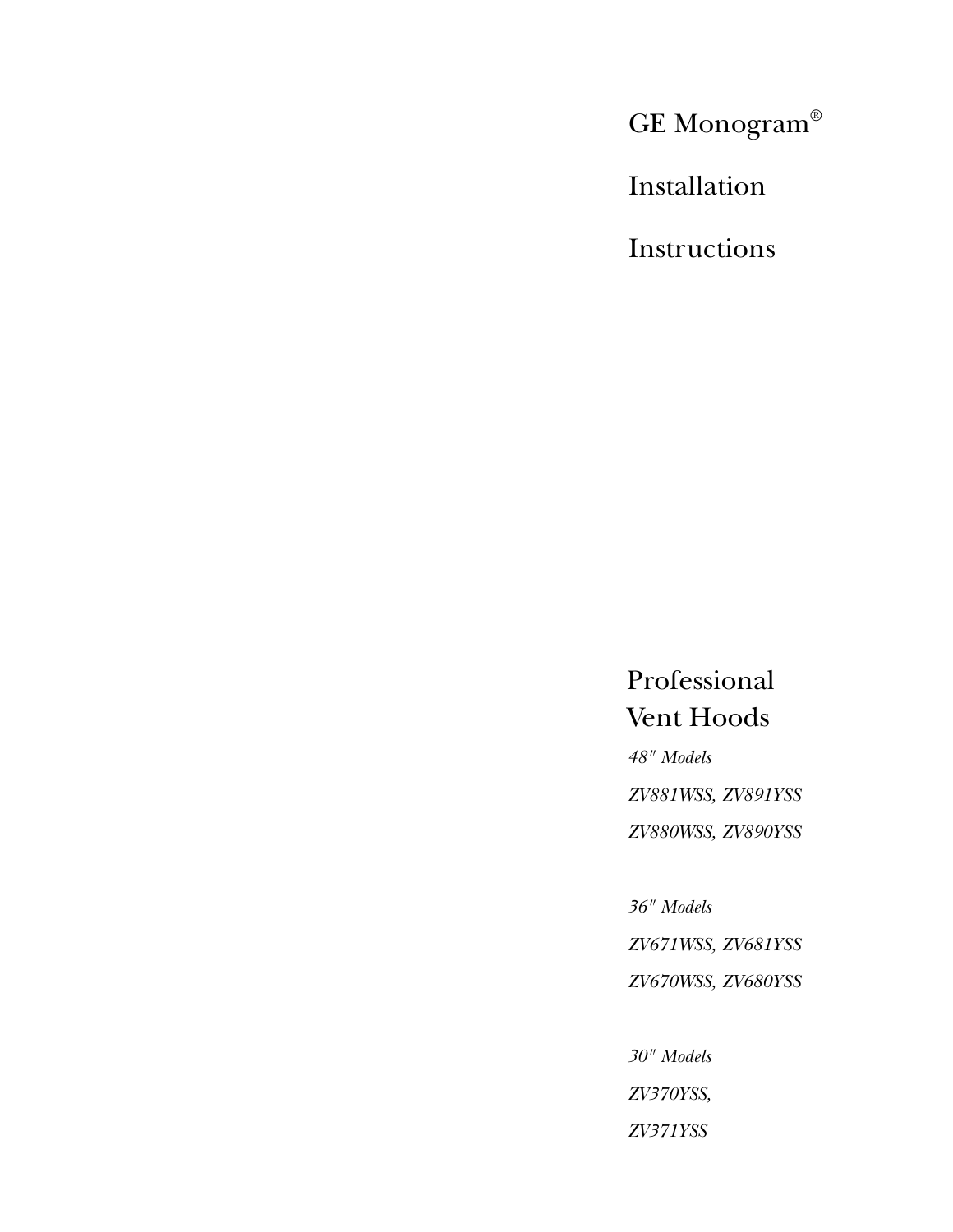| <b>A WARNING</b> | This appliance must be properly grounded. See "Electrical Supply", page 5.                                                                                                                                                                                                                                                                                                                                                                                                                                                                                                                                                                                                                                                                                                                                                                                                                                                                                                                                                                       |                                                                                                                                                                                                                                                                                                                                                                                                                                                                                                                                                                                                                                                                                                                                                                                                                                                                                                                                                                                                                                                                                                                                                                                     |
|------------------|--------------------------------------------------------------------------------------------------------------------------------------------------------------------------------------------------------------------------------------------------------------------------------------------------------------------------------------------------------------------------------------------------------------------------------------------------------------------------------------------------------------------------------------------------------------------------------------------------------------------------------------------------------------------------------------------------------------------------------------------------------------------------------------------------------------------------------------------------------------------------------------------------------------------------------------------------------------------------------------------------------------------------------------------------|-------------------------------------------------------------------------------------------------------------------------------------------------------------------------------------------------------------------------------------------------------------------------------------------------------------------------------------------------------------------------------------------------------------------------------------------------------------------------------------------------------------------------------------------------------------------------------------------------------------------------------------------------------------------------------------------------------------------------------------------------------------------------------------------------------------------------------------------------------------------------------------------------------------------------------------------------------------------------------------------------------------------------------------------------------------------------------------------------------------------------------------------------------------------------------------|
|                  | If you have questions concerning the installa-<br>tion of this product, call the GE Answer<br>Center® Consumer Information Service at<br>800.626.2000, 24 hours a day, 7 days a week.<br>If you received a damaged vent hood, you<br>should contact your dealer.<br><b>CAUTION!</b><br>Due to the weight and size of these vent hoods<br>and to reduce the risk of personal injury or<br>damage to the product, TWO PEOPLE ARE<br>REQUIRED FOR PROPER INSTALLATION.<br><b>WARNING!</b><br>To reduce the risk of fire or electric shock, do<br>not use this range hood with any external<br>solid-state speed control device. Any such<br>alteration from original factory wiring could<br>result in damage to the unit and/or create an<br>electrical safety hazard.<br>To reduce the risk of fire and to properly<br>exhaust air, be sure to duct air outdoors. Do<br>not vent exhaust air into spaces within walls or<br>ceilings or into attics, crawl spaces or garages.<br>WARNING: TO REDUCE THE RISK OF FIRE,<br>USE ONLY METAL DUCTWORK. | TO REDUCE THE RISK OF FIRE, ELECTRIC<br>SHOCK OR INJURY TO PERSONS, OB-<br><b>SERVE THE FOLLOWING:</b><br>A. Use this unit only in the manner intended<br>by the manufacturer. If you have any ques-<br>tions, contact the manufacturer.<br>B. Before servicing or cleaning unit, switch<br>power off at service panel and lock service<br>panel to prevent power from being switched<br>on accidentally.<br>For general ventilating use only. Do not use<br>to exhaust hazardous or explosive materials<br>and vapors.<br>Installation work and electrical wiring must be<br>done by qualified person(s). In accordance<br>with all applicable codes and standards<br>including fire-rated construction.<br>Sufficient air is needed for proper combustion<br>and exhausting of gases through the flue<br>(chimney) of fuel burning equipment to<br>prevent back drafting. Follow the heating<br>equipment manufacturer's guideline and<br>safety standards such as those published by the<br>National Fire Protection Association (NFPA),<br>and the American Society for Heating, Refrig-<br>eration and Air Conditioning Engineers<br>(ASHRAE), and the local code authorities. |
|                  |                                                                                                                                                                                                                                                                                                                                                                                                                                                                                                                                                                                                                                                                                                                                                                                                                                                                                                                                                                                                                                                  |                                                                                                                                                                                                                                                                                                                                                                                                                                                                                                                                                                                                                                                                                                                                                                                                                                                                                                                                                                                                                                                                                                                                                                                     |

#### **Installation Preparation**

| $\frac{1}{2}$ |  |
|---------------|--|
|               |  |
|               |  |
|               |  |
|               |  |

Electrical Supply .................................................................................................................................. 5

## **Installation**

 $Contents$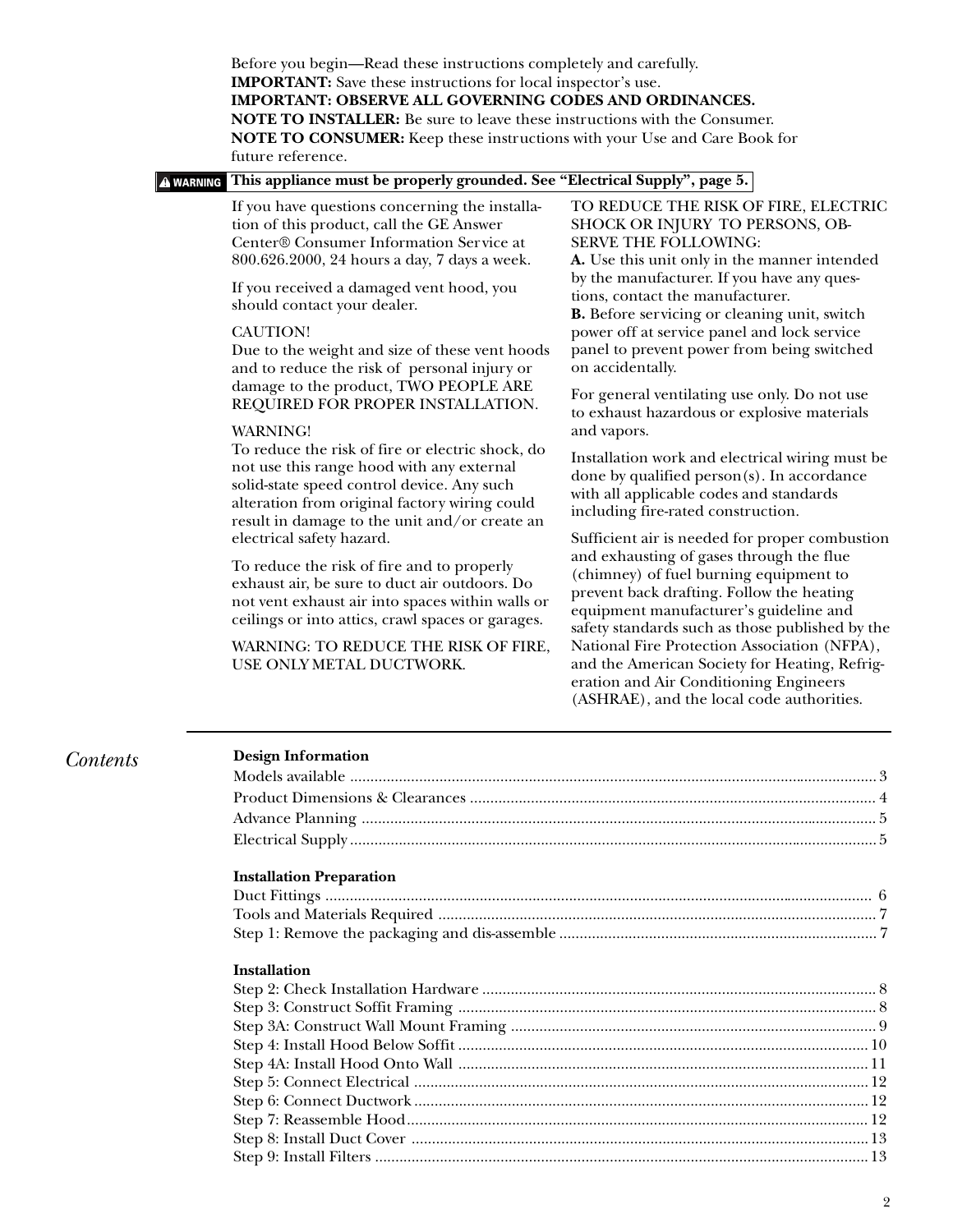## Design Information

*Professional Vent Hoods*

These hoods can be installed into a soffit, or when there is no soffit, they can be installed directly onto a wall.

48" and 36" wide models are available with different appearances. Model numbers with "YSS" have straight sides. Model numbers ending with "WSS" have sides which taper inwards from the bottom to the top.

12" heights. The duct covers conceal the ductwork running from the top of the hood to the ceiling or soffit. Before you begin, you

**48" Wide Models:** ZV881WSS, ZV880WSS – with tapered sides ZV891YSS, ZV890YSS – with straight sides

#### **36" Wide Models:**

ZV671WSS, ZV670WSS – with tapered sides ZV681YSS, ZV680YSS – with straight sides

#### **30" Wide Models:**

ZV371YSS, ZV370YSS – with straight sides

should determine the installation height of the hood and order the correct size duct cover.

Be sure to order the duct cover which corresponds to your model.

| <b>Optional Accessory Duct Covers</b> |                    |               |                       |                       |                        |
|---------------------------------------|--------------------|---------------|-----------------------|-----------------------|------------------------|
| <b>Style</b>                          | <b>Hood Model</b>  | 6" Duct Cover |                       | <b>12" Duct Cover</b> |                        |
| A-Oval                                | ZV881WSS, ZV880WSS | ZX6DC48WSS    | 6"Hx27-3/8"Wx10-1/4"D | ZX12DC48WSS           | 12"Hx27-3/8"Wx10-1/4"D |
| A-Oval                                | ZV671WSS, ZV670WSS | ZX6DC36WSS    | 6"Hx22-1/2"Wx9-3/16"D | ZX12DC36WSS           | 12"Hx22-1/2"Wx9-3/16"D |
| <b>B-Square</b>                       | ZV891YSS, ZV890YSS | ZX6DC49YSS    | 6"Hx47-7/8"Wx12"D     | ZX12DC49YSS           | 12"Hx47-7/8"Wx12"D     |
| <b>B-Square</b>                       | ZV681YSS, ZV680YSS | ZX6DC38YSS    | 6"Hx35-7/8"Wx12"D     | ZX12DC38YSS           | 12"Hx35-7/8"Wx12"D     |
| <b>B-Square</b>                       | ZV371YSS, ZV370YSS | ZX6DC30YSS    | 6"Hx29-7/8"Wx12"D     | ZX12DC30YSS           | 12"Hx29-7/8"Wx12"D     |





Style B-Square Shape Style A-Oval Shape Upworld of the Style B-Square Shape of Optional 6" or 12"<br>Duct Cover Duct Cover रता $\pi$ ∏ II T<del>ell</del> II I

Duct covers for models: ZV881WSS, ZV880WSS, ZV671WSS and ZV670WSS.

Duct covers for models: ZV891YSS, ZV890YSS, ZV681YSS, ZV680YSS, ZV371YSS and ZV370YSS.

*Accessories (For 48" Wide Models Only)*

Transition duct pieces are available for 48" wide models. These pieces fit over the outlet on top of the hood. These transition pieces fit into a soffit or when there is no soffit, a 12" duct cover should be used.



ZX48AY, transition to 10" round vertical exhaust.



ZX48BY, transition to 10" round for horizontal exhaust.

*Duct Cover Accessories*

*Models Available*

#### **Before you begin:** Decorative duct covers are available in 6" or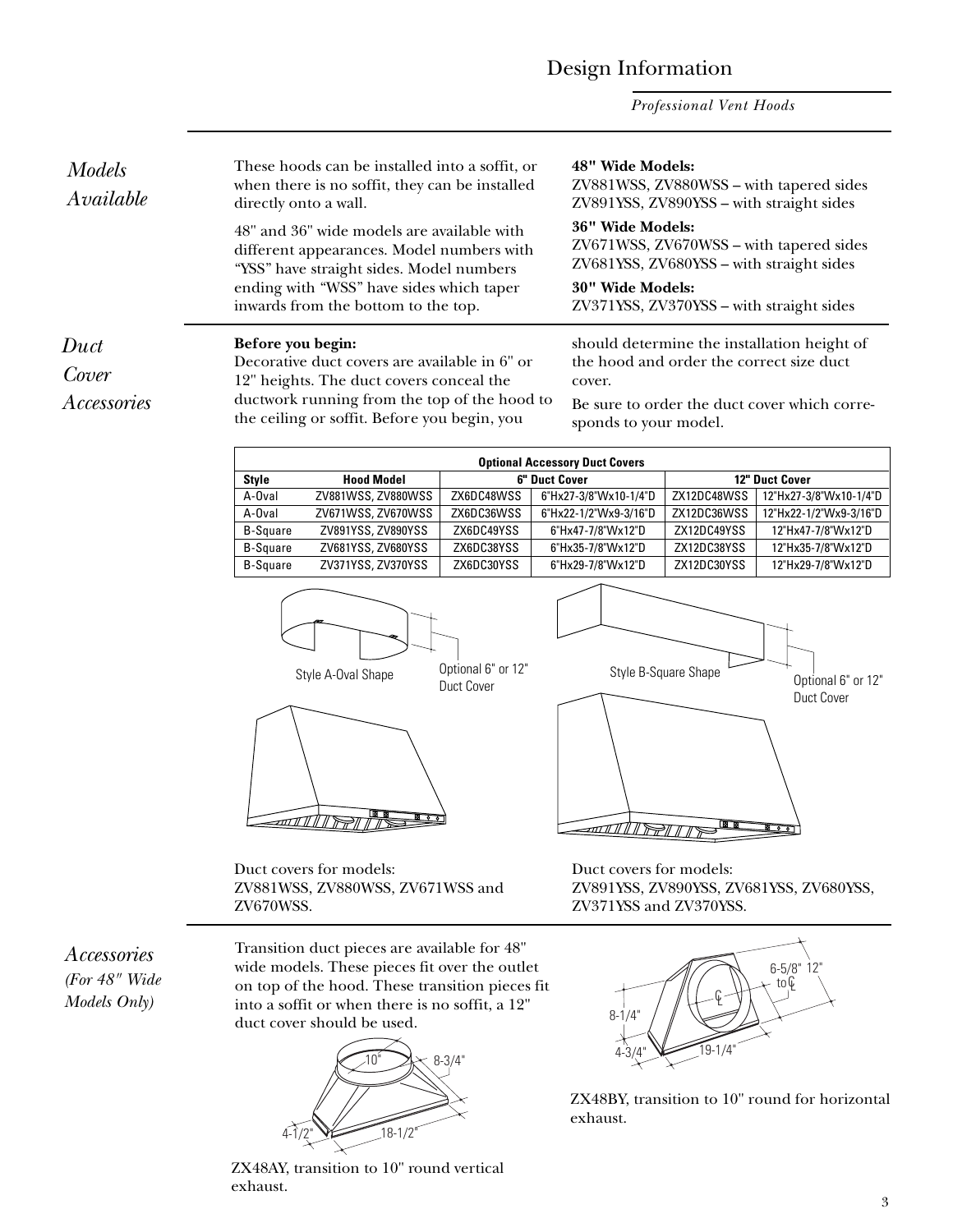*Professional Vent Hoods*

*Product Dimensions & Clearances* These vent hoods must be installed 30" Min. and 36" Max. above the cooking surface. Installation will be easier if the vent hood is installed before the range or cooktop installation.

The rating plate is located behind filter cutouts. To verify your model number, remove filters.

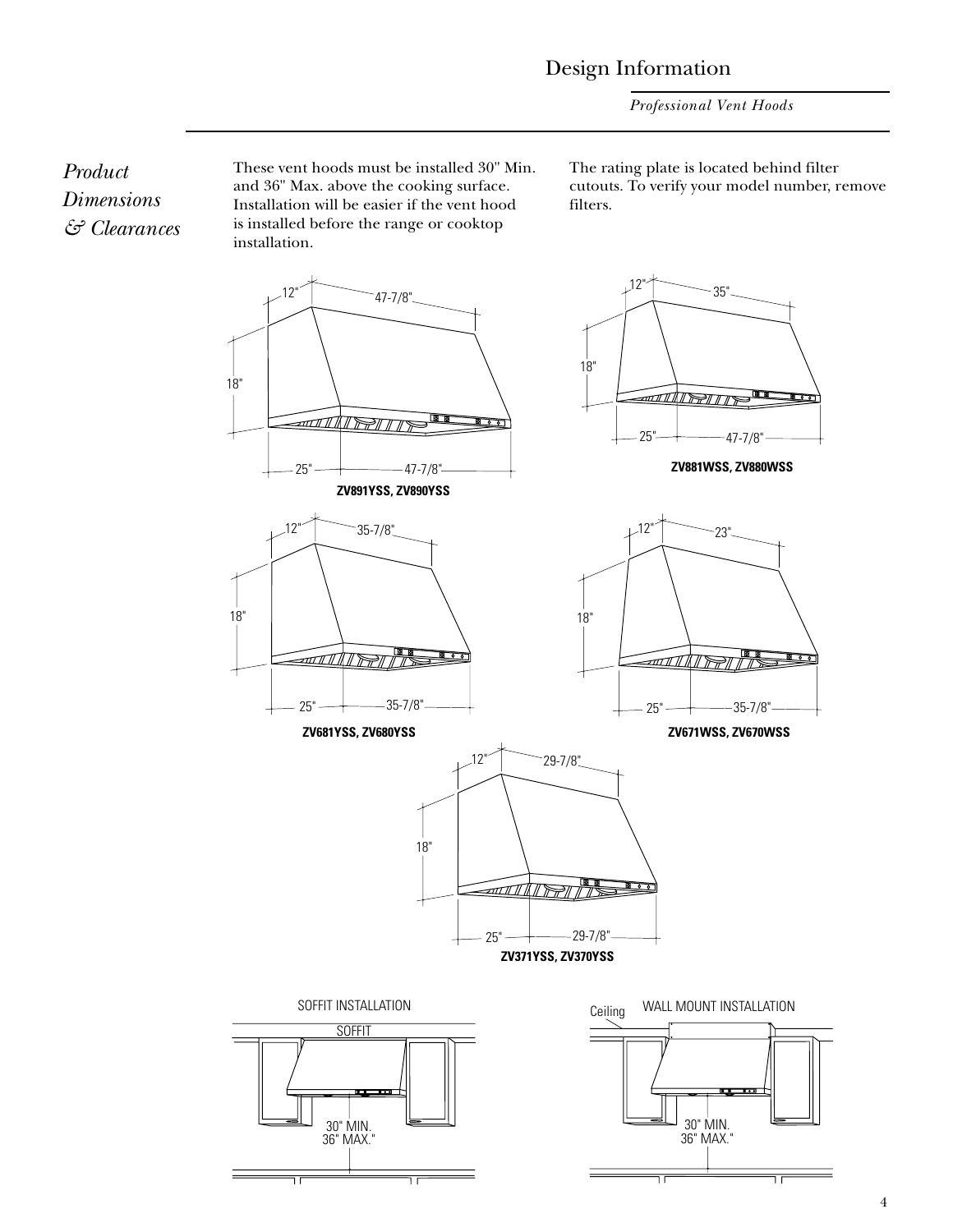## Design Information

*Professional Vent Hoods*

## *Advance Planning*

#### **Ductwork planning**

- Determine the exact location of the vent hood. • Plan the route for venting exhaust to the outdoors.
- Use the shortest and straightest duct route possible. For satisfactory performance, duct run should not exceed 100 feet equivalent length for any duct configurations.
- Refer to "Duct Fittings" chart to compute the maximum permissable length for duct runs to the outdoors. See page 6.
- Use metal ductwork. For 48" models, 3-1/4" x 24" or 10" round. For 30" and 36" models, 7" to 10' round or 3-1/4" x 12" to 3-1/4" x 24".
- Install a wall cap with damper or roof cap at the exterior opening.

#### **Determine the size of the wall or roof cap for your model and installation.**

• Order the caps and any transitions needed in advance. See "Duct and Duct Fittings" listed in your local yellow pages. Be sure to include equivalent lengths of caps and transitions when • Determine the installation height from the calculating the total duct run. See "Duct Fittings", page 6.

#### **48" Wide Model Duct Transitions**

• Transition duct pieces are available for 48" wide models. See illustrations of ZX48BY and ZX48AY transition pieces on page 3.

## *Electrical Supply*

#### Warning, for **WARNING**

## **Personal Safety:**

Remove house fuse or open circuit breaker before beginning installation.

Do not use an extension cord or adapter plug with this appliance. Follow National electrical codes or prevailing local codes and ordinances.

## **Electrical supply**

This vent hood must be supplied with 120V, 60Hz., and connected to an individual, properly grounded branch circuit, protected by a 15 or 20 ampere circuit breaker or time delay fuse.

- Wiring must be 2 wire with ground.
- If the electrical supply does not meet the above requirements, call a licensed electrician before proceeding.

#### **Installation Framing for adequate support**

These vent hoods are heavy. Adequate structural support must be provided. Hoods must be secured to vertical studs or to studs in the soffit.

- Additional studs may be required for a soffit or wall mount installation. See Step 3, pages 8 and 9.
- We recommend that the vent hood and/or duct cover be on site before final framing and wall finishing. This will also help to accurately locate the ductwork and electrical service.
- Installation will be much easier if the vent hood is installed before the range or cooktop below.

## **Decorative Duct Covers**

Decorative duct covers are available for all models. The duct covers conceal the ductwork running from the top of the hood to the ceiling or soffit. Duct covers are available in 6" or 12" heights.

You should:

- cooking surface.
	- 36" max., 30" min.
- Measure 18" hood height.
- Select 6" or 12" duct cover to meet ceiling or soffit height.
- Connect the wiring to the house wiring in accordance with local codes.

## **House wiring location**

- The junction box is located on the top of the hood. See illustrations, page 10 to determine exact placement.
- Route house wiring through the ceiling, soffit or back wall as close to the installation location as possible.

## **Grounding Instruction**

This hood must be connected to a ground metal, permanent wiring system, or an equipmentgrounding terminal or lead on the hood.



**Warning:** The improper connection of the equipment-grounding conductor can result in a risk of electric shock. Check with a qualified electrician or service

representative if you are in doubt whether the appliance is properly grounded.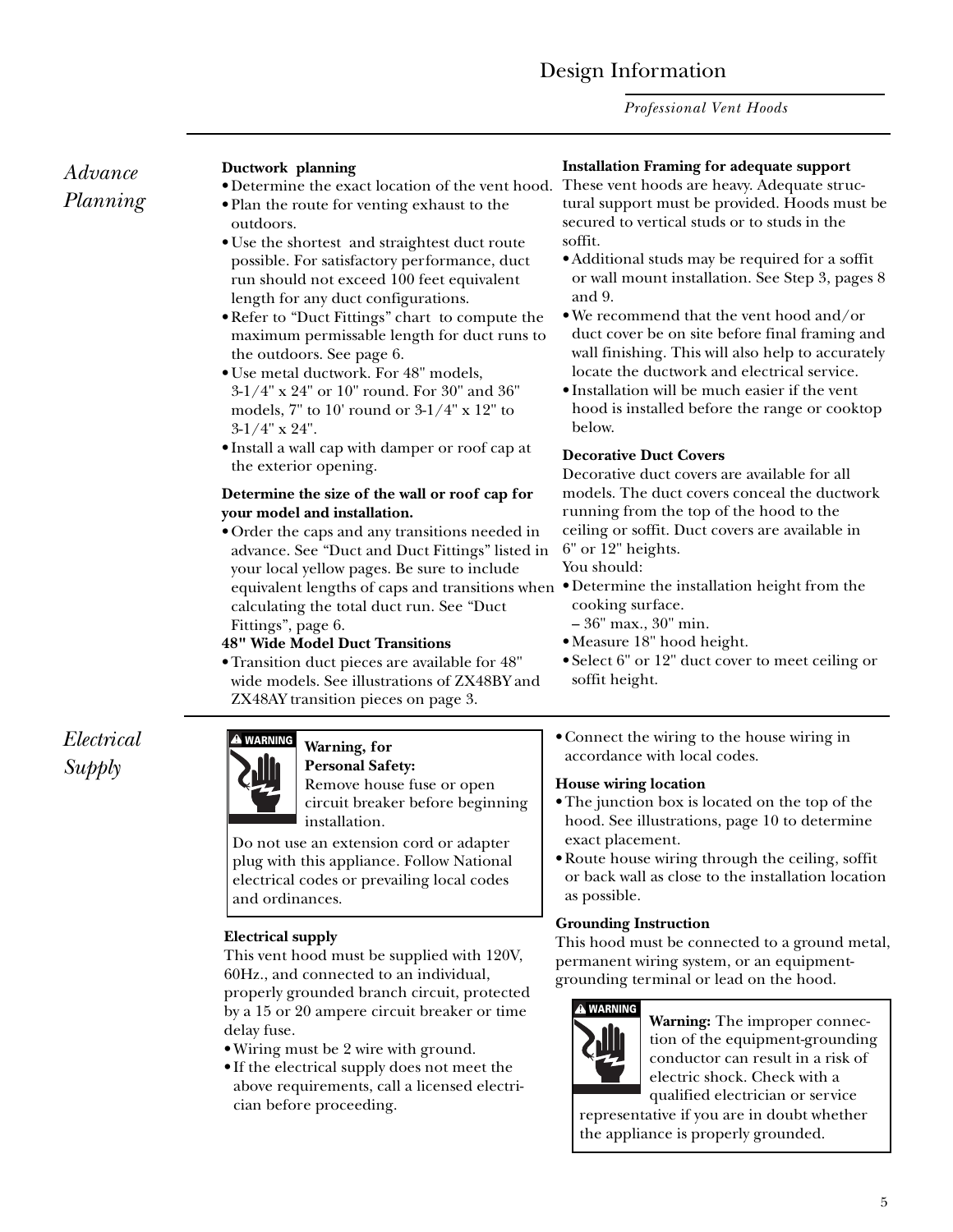## Installation Preparation

*Professional Vent Hoods*

| Duct<br>fittings | Use this chart to<br>compute maximum<br>permissable lengths                                                                                                                                                                                                                                                                                                                                                                                                                                                                                                                                                                                                                        | Duct Piece Dimensions                                                                                                                                                | Equivalent Quantity<br>Length $*$ | Used           | Total<br>Equivalent<br>Length |
|------------------|------------------------------------------------------------------------------------------------------------------------------------------------------------------------------------------------------------------------------------------------------------------------------------------------------------------------------------------------------------------------------------------------------------------------------------------------------------------------------------------------------------------------------------------------------------------------------------------------------------------------------------------------------------------------------------|----------------------------------------------------------------------------------------------------------------------------------------------------------------------|-----------------------------------|----------------|-------------------------------|
|                  | for duct runs to<br>outdoors.                                                                                                                                                                                                                                                                                                                                                                                                                                                                                                                                                                                                                                                      | Round,<br>straight                                                                                                                                                   | $1$ ft.<br>(per foot<br>length)   |                |                               |
|                  | <b>Note:</b> Do not exceed maximum<br>permissable equivalent lengths!                                                                                                                                                                                                                                                                                                                                                                                                                                                                                                                                                                                                              | $3\text{-}1\!\!/4" \ge 12"$ or<br>$3-1/4$ " x 24"<br>straight                                                                                                        | $1$ ft.<br>(per foot<br>length)   |                |                               |
|                  | <b>Maximum duct length:</b><br>100 foot for range hoods.                                                                                                                                                                                                                                                                                                                                                                                                                                                                                                                                                                                                                           | $90^\circ$ elbow                                                                                                                                                     | 15 ft.                            |                |                               |
|                  | <b>Flexible ducting:</b><br>If flexible metal<br>ducting is used, all<br>the equivalent feet<br>values in the table<br>should be doubled.<br>The flexible metal<br>duct should be<br>straight and smooth<br>and extended as<br>much as possible.<br>Do NOT use flexible<br>plastic ducting.                                                                                                                                                                                                                                                                                                                                                                                        | 45° elbow                                                                                                                                                            | 9 ft.                             |                |                               |
|                  |                                                                                                                                                                                                                                                                                                                                                                                                                                                                                                                                                                                                                                                                                    | $3\text{-}1\!\!/4" \ge 12"$ or<br>$3-1/4"$ x 24"<br>$90^\circ$ elbow                                                                                                 | 15 ft.                            |                |                               |
|                  |                                                                                                                                                                                                                                                                                                                                                                                                                                                                                                                                                                                                                                                                                    | $3-1/4"$ x 12" or<br>$3-1/4$ " x 24"<br>45° elbow                                                                                                                    | 9 ft.                             |                |                               |
|                  |                                                                                                                                                                                                                                                                                                                                                                                                                                                                                                                                                                                                                                                                                    | $3-1/4"$ x 12" or<br>$3-1/4$ " x 24"<br>90° flat elbow                                                                                                               | 20 ft.                            |                |                               |
|                  |                                                                                                                                                                                                                                                                                                                                                                                                                                                                                                                                                                                                                                                                                    | 7" round to<br>3-1/4" x 12" or 10" round<br>to $3-1/4$ " x $24$ " transition                                                                                         | 1 ft.                             |                |                               |
|                  | <b>Note:</b> Any home ventilation<br>system, such as a ventilation<br>hood, may interrupt the proper<br>flow of combustion air and<br>exhaust required by fireplaces,<br>gas furnaces, gas water heaters<br>and other naturally vented<br>systems. To minimize the chance<br>of interruption of such naturally<br>vented systems, follow the heating<br>equipment manufacturer's<br>quidelines and safety standards<br>such as those published by NFPA<br>and ASHRAE.<br>48" Hoods Must Use<br>10" Round Duct<br>or 3-1/4" x 24"<br>Note: Outlet on top of 48" hood<br>is 4-1/2" x 18-1/2".<br>30" and 36" Hoods<br>May Use 7" to 10"<br>Round, or 3-1/4" x 12"<br>to 3-1/4" x 24" | 3-1/4" x 12" to 7" round<br>or 3-1/4" x 24" to 10"<br>round transition                                                                                               | 5 ft.                             |                |                               |
|                  |                                                                                                                                                                                                                                                                                                                                                                                                                                                                                                                                                                                                                                                                                    | 7" round to<br>$3-1/4$ " x 12" or 10" round<br>to $3-1/4$ " x $24$ "<br>transition 90° elbow                                                                         | 5 ft.                             |                |                               |
|                  |                                                                                                                                                                                                                                                                                                                                                                                                                                                                                                                                                                                                                                                                                    | 3-1/4" x 12" to 7" round<br>or $3-1/4$ " x $24$ " to $10$ "<br>round transition 90° elbow 15 ft.                                                                     |                                   |                |                               |
|                  |                                                                                                                                                                                                                                                                                                                                                                                                                                                                                                                                                                                                                                                                                    | Round<br>wall cap<br>with damper                                                                                                                                     | 30 ft.                            |                |                               |
|                  |                                                                                                                                                                                                                                                                                                                                                                                                                                                                                                                                                                                                                                                                                    | $3-1/4$ " x 12" or<br>$3-1/4$ " x 24" wall cap<br>with damper                                                                                                        | 30 ft.                            |                |                               |
|                  |                                                                                                                                                                                                                                                                                                                                                                                                                                                                                                                                                                                                                                                                                    | Round<br>roof cap                                                                                                                                                    | 26 ft.                            |                |                               |
|                  |                                                                                                                                                                                                                                                                                                                                                                                                                                                                                                                                                                                                                                                                                    | Round<br>roof vent                                                                                                                                                   | 24 ft.                            |                |                               |
|                  |                                                                                                                                                                                                                                                                                                                                                                                                                                                                                                                                                                                                                                                                                    | * Actual length of straight duct plus duct fitting<br>equivalent. Equivalent length of duct pieces are based<br>on actual tests conducted by GE Evaluation Engineer- |                                   | Total Duct Run |                               |

ing and reflect requirements for good venting performance with any ventilation hood.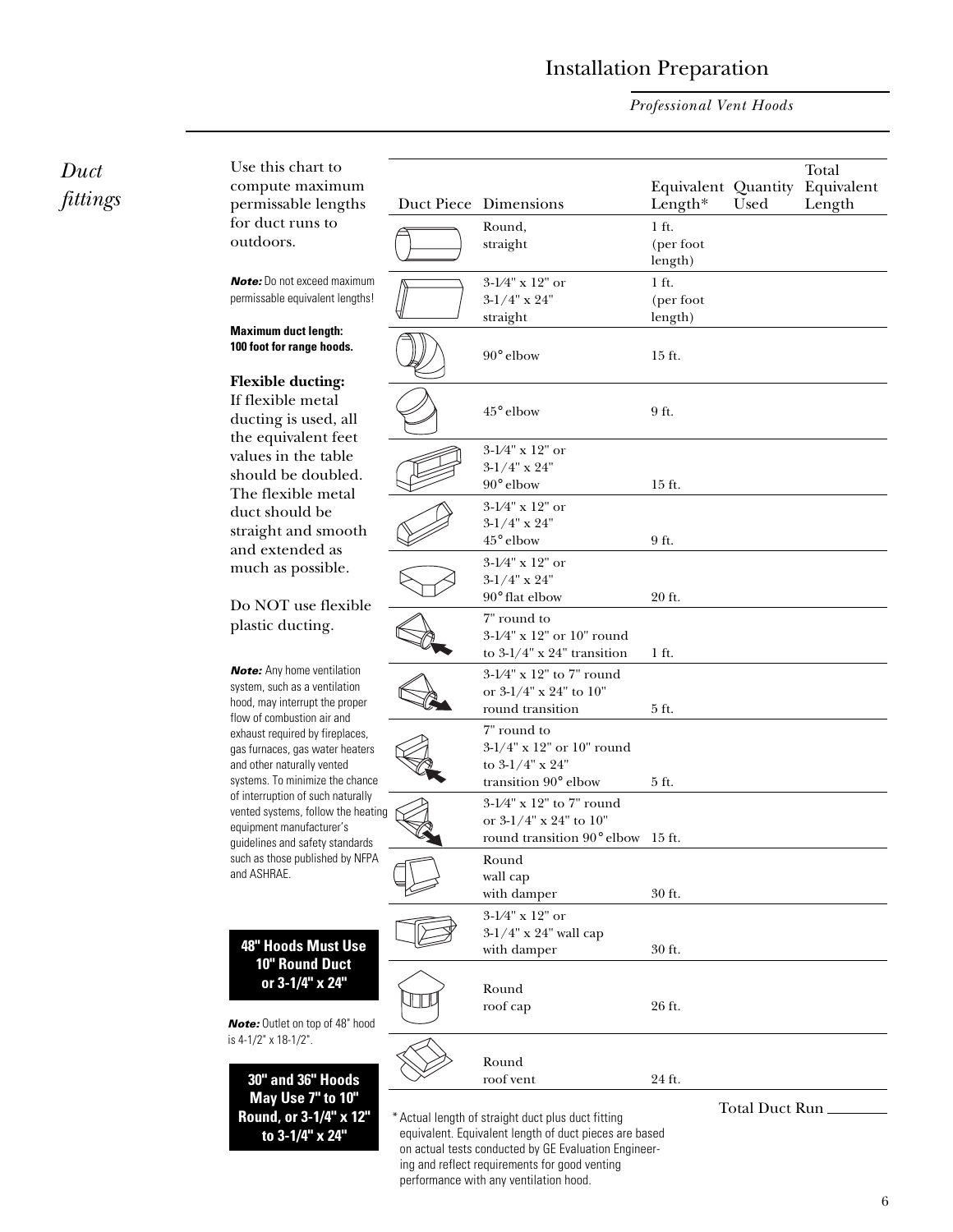*Professional Vent Hoods*

| Tools &<br><b>Materials</b><br>Required<br>(not supplied) | • Tape measure<br>· Spirit level<br>• Wire Cutter<br>• Wire stripper<br>· Electric drill<br>and appropriate bits<br>• Torx screwdriver<br>• 120V 60Hz 15 or 20 Amp, 2 wire with<br>ground. Properly grounded branch circuit.<br>· Metal ductwork, 3-1/4" x 24" or 10" round<br>for 48" wide model. 7" to 10" round or<br>3-1/4" x 12" to 3-1/4" x 24" for 30" and 36"<br>models. | <b>Wall Mount Installation:</b><br>• Six, 5/16" lag screws, 2" long with washers,<br>all models (provided).<br>Soffit Installation:<br>• Six, 5/16" lag screws, 2" long with washers,<br>all models (provided).<br>Optional for wall mount installations: (See page 9)<br>• 48" x 18" plywood for 48" model,<br>36" x 18" plywood for 36" model,<br>30" x 18" plywood for 30" model. |
|-----------------------------------------------------------|----------------------------------------------------------------------------------------------------------------------------------------------------------------------------------------------------------------------------------------------------------------------------------------------------------------------------------------------------------------------------------|--------------------------------------------------------------------------------------------------------------------------------------------------------------------------------------------------------------------------------------------------------------------------------------------------------------------------------------------------------------------------------------|
| <b>Step</b><br>Remove the<br>Packaging                    | • Cut and remove the plastic banding on the<br>crate and one holding the parts box.<br>• Remove the top of the crate by backing out<br>screws.<br>· Break-away crate sides.<br>• Remove the parts box and set aside.<br>• Remove plastic wrapping and padding.                                                                                                                   | male/female plug. Set aside.<br>• Remove 4 screws along inside front, 5 screws<br>along the inside back and 3 screws on each<br>side (30 and 36" models have fewer screws).<br>Remove the inner liner, disconnect the<br>male/female plugs, one to the heat lamp<br>and one to the blower. Set aside.                                                                                |
| and<br><b>Disassemble</b>                                 | For easier handling during installation, the hood<br>can be separated into 3 assemblies. The hood is<br>laying on its back, bolted to the skid in 4 loca-                                                                                                                                                                                                                        | CAUTION: Control panel is held in place<br>with set screws and may fall out when inner<br>liner is removed.                                                                                                                                                                                                                                                                          |
|                                                           | tions.<br>• Remove the assemblies shown for easier access<br>to the hold-down bolts.<br>. Remove 8 screws located on the inside front.<br>(30" models have fewer screws.) Lift off the<br>halogen light assembly and disconnect the                                                                                                                                              | . Remove the 4 bolts holding the hood to the<br>skid.                                                                                                                                                                                                                                                                                                                                |
|                                                           | Inner Liner<br>Disconnect<br>House Wiring                                                                                                                                                                                                                                                                                                                                        | Through Junction Box on<br>Rough-In-Kit, Connect to<br>To Blower Motor                                                                                                                                                                                                                                                                                                               |
|                                                           | Hood Inner Liner<br>Light<br>Assembly                                                                                                                                                                                                                                                                                                                                            | Remove Screws That<br>Hold Inner Liner in Place.                                                                                                                                                                                                                                                                                                                                     |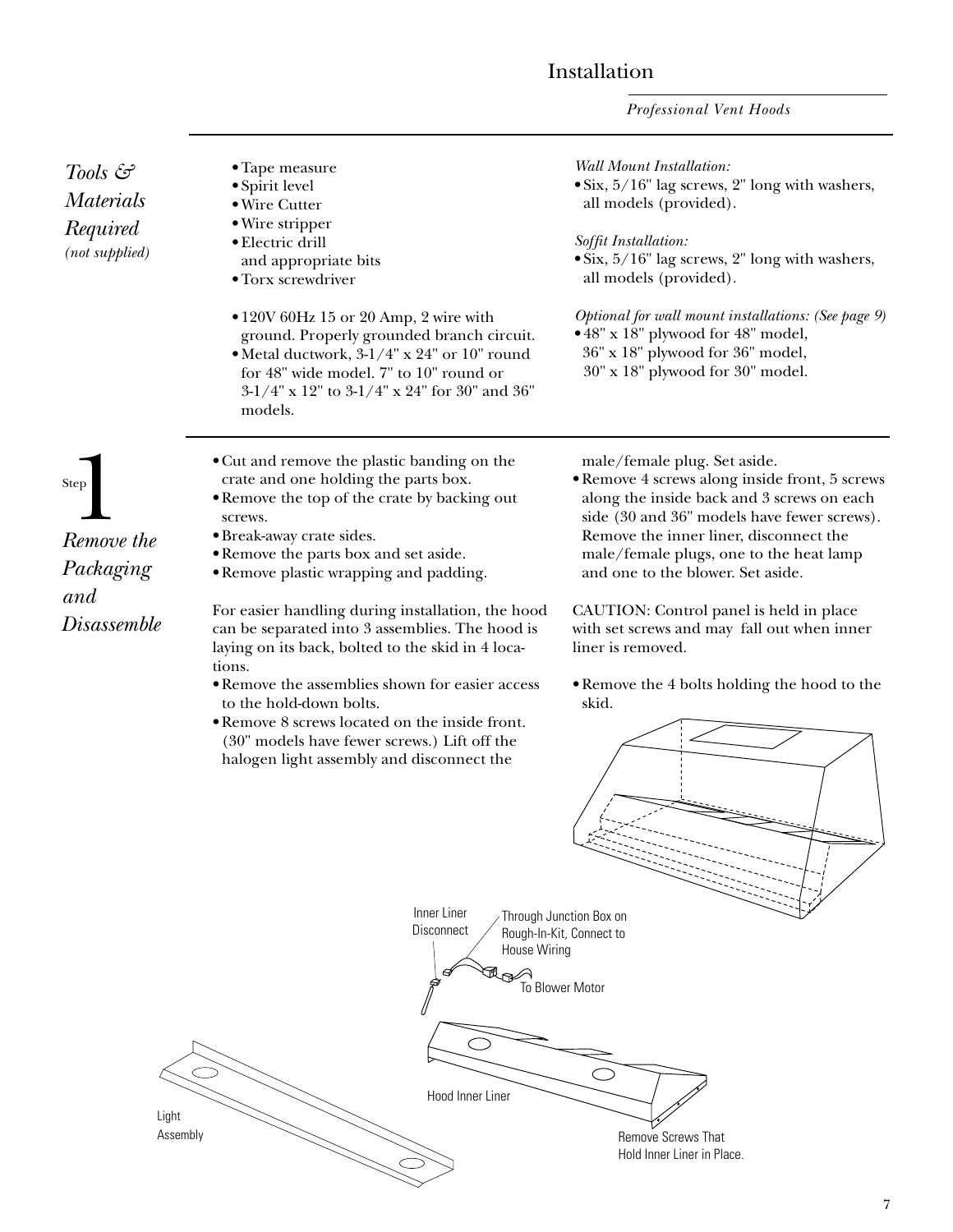*Professional Vent Hoods*



**INSTALLATION UNDER A SOFFIT (SKIP THIS STEP IF SOFFIT IS NOT**

• The soffit should be constructed with 2x4's.

conceal the duct run.

• Determine the installation location.



|            | "∆"<br>Centerline to<br>Stud Inner Edge | "R"<br><b>Opening Depth</b><br>for Ductwork |  |
|------------|-----------------------------------------|---------------------------------------------|--|
| 48" Models | $11 - 1/4"$                             | 10" Min.                                    |  |
| 36" Models | $8 - 3/4"$                              | 7" Min.                                     |  |
| 30" Models | 10-11/16"                               | 7" Min.                                     |  |

- Refer to step 4 for mounting screw locations.
- Mark the centerline of the installation.
- Add additional 2 x 4 studs at the locations illustrated.
- For 48" models, allow 10" deep minimum opening below the soffit to accommodate ductwork. For 30" and 36" models, allow 7" deep minimum opening.



**USED.)** • Cut 2 wood shims, 2" x 10" X (drywall thickness). Secure to the bottom of the horizontal studs, flush with the front, as illustrated. NOTE: If drywall is present, cutaway enough to expose studs.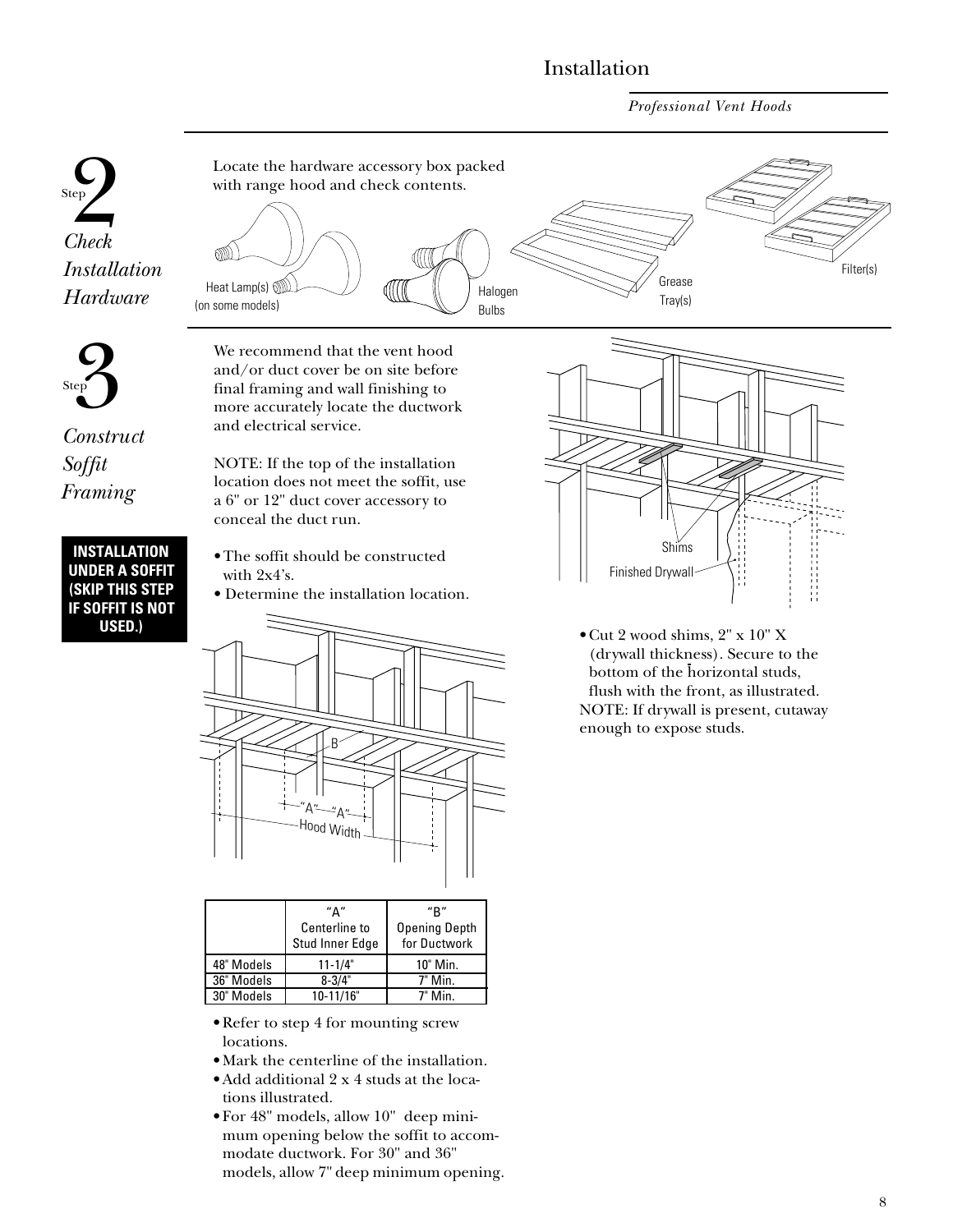*Professional Vent Hoods*



**WALL MOUNT INSTALLATION (SKIP THESE STEPS IF SOFFIT IS USED.)**

NOTE: A decorative duct cover is available for wall mount installations. The duct cover conceals the duct run from the top of the hood to the ceiling. Choose the 6" or 12" cover based upon installation height of the vent hood.

We recommend that the vent hood and decorative duct cover be on site before final framing and wall finishing in order to accurately locate the ductwork and electrical service.

- Determine the location for installation.
- Mark the centerline of the installation.



**"C" – Hood Centerline** 13" for 48" wide models 9" for 36" wide models 8-15/16" for 30" wide models



Cut a sheet of plywood, 48" wide (or 36" wide) and 18" high. If drywall is installed, cut away enough to expose 2 vertical studs, 1 on each side of the cutout. Secure the plywood to the studs.

OR

If drywall is installed, cut away enough to expose 2 vertical studs.

• Install additional aligning wall studs as illustrated.

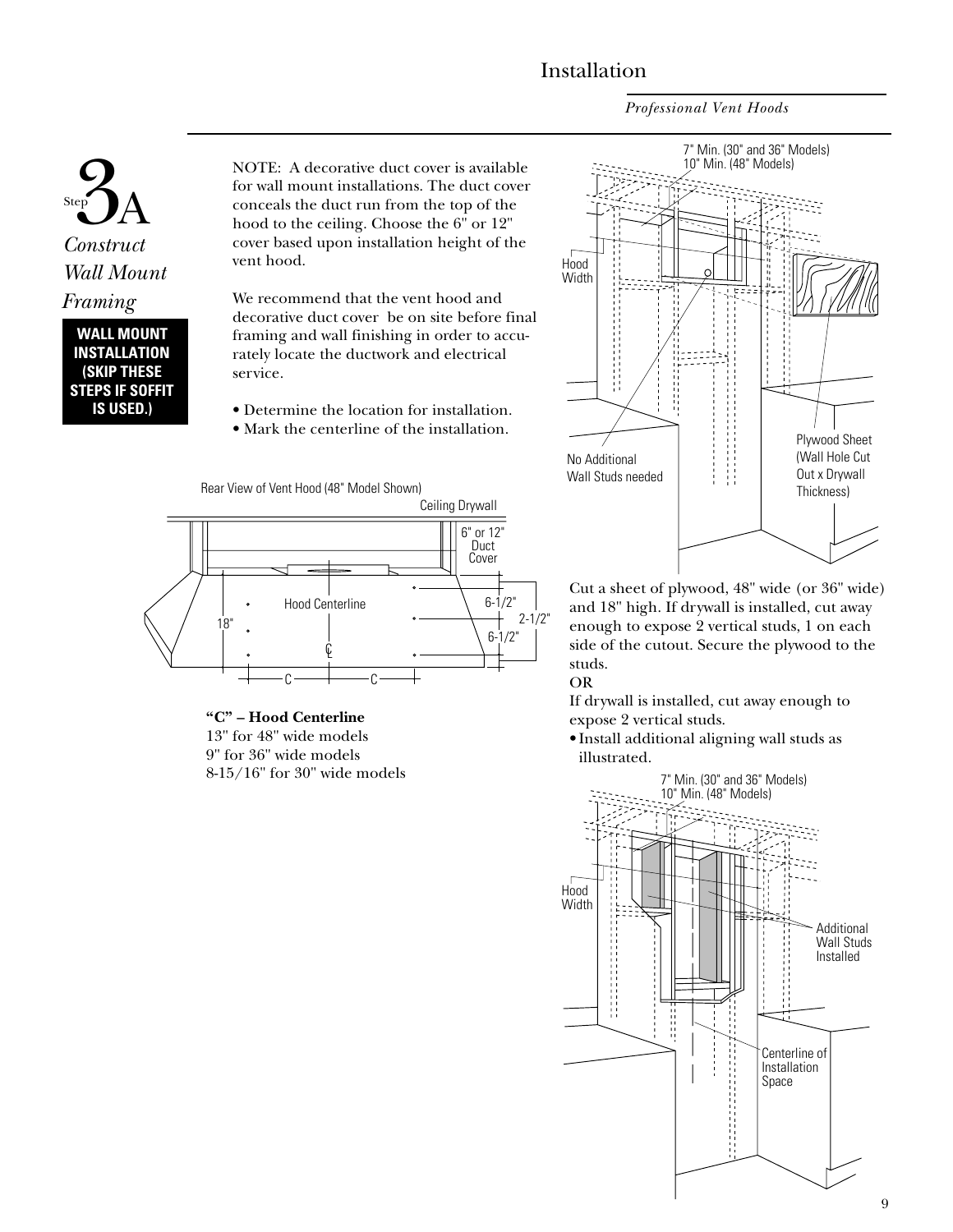*Professional Vent Hoods*



| INSTALLATION           |
|------------------------|
| UNDER A SOFFIT         |
| <b>(SKIP THIS STEP</b> |
| IF SOFFIT IS NOT       |
| USED.)                 |

- Drill 3/16" pilot holes through the shims and into the soffit studs.
- Hold the hood against the soffit and secure with 6 lag screws with washers.
- For additional support and to minimize vibration during operation, we recommend that the hood be secured to the back wall. • Drive lag screws through the rear panel of
- the hood and into the wall studs.







#### **ZV681YSS, ZV680YSS**



## **ZV891YSS, ZV890YSS**



#### **ZV371YSS, ZV370YSS**

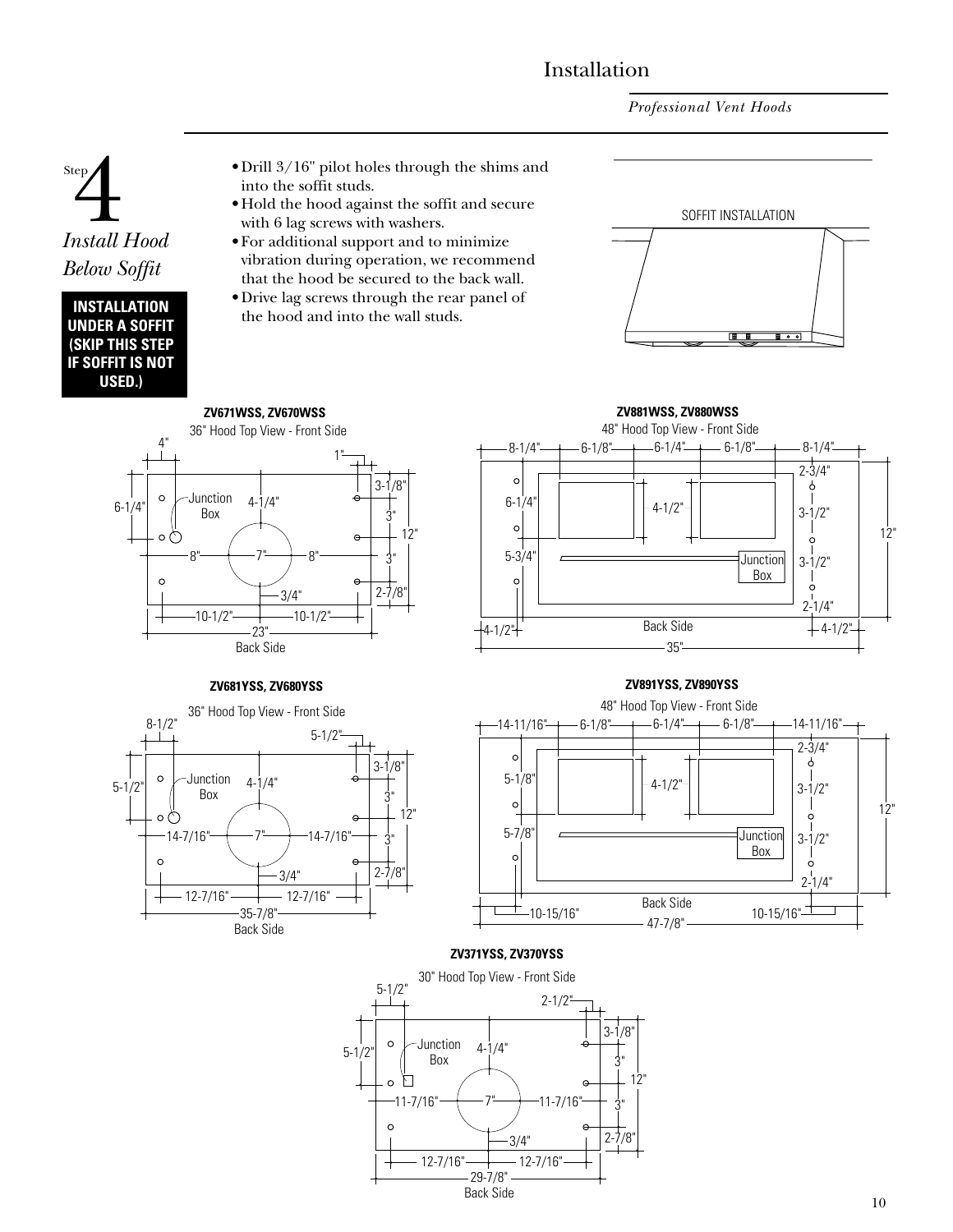*Professional Vent Hoods*



#### **WALL MOUNT INSTALLATION (SKIP THESE STEPS IF SOFFIT IS USED.)**

- Drill 3/16" pilot holes, approximately 1-1/2" deep, in all mounting screw locations.
- Hold the hood in position and drive lag screws in top left and right mounting holes.

NOTE: 5/16" hanger bolts can be used in the two top locations. Place the hood onto the hanger bolts and secure with nuts and washers.

• Install lag screws with washers in remaining mounting holes.

#### **ZV671WSS, ZV670WSS, ZV681YSS, ZV680YSS ZV881WSS, ZV880WSS, ZV891YSS, ZV890YSS**







## **ZV371YSS, ZV370YSS**

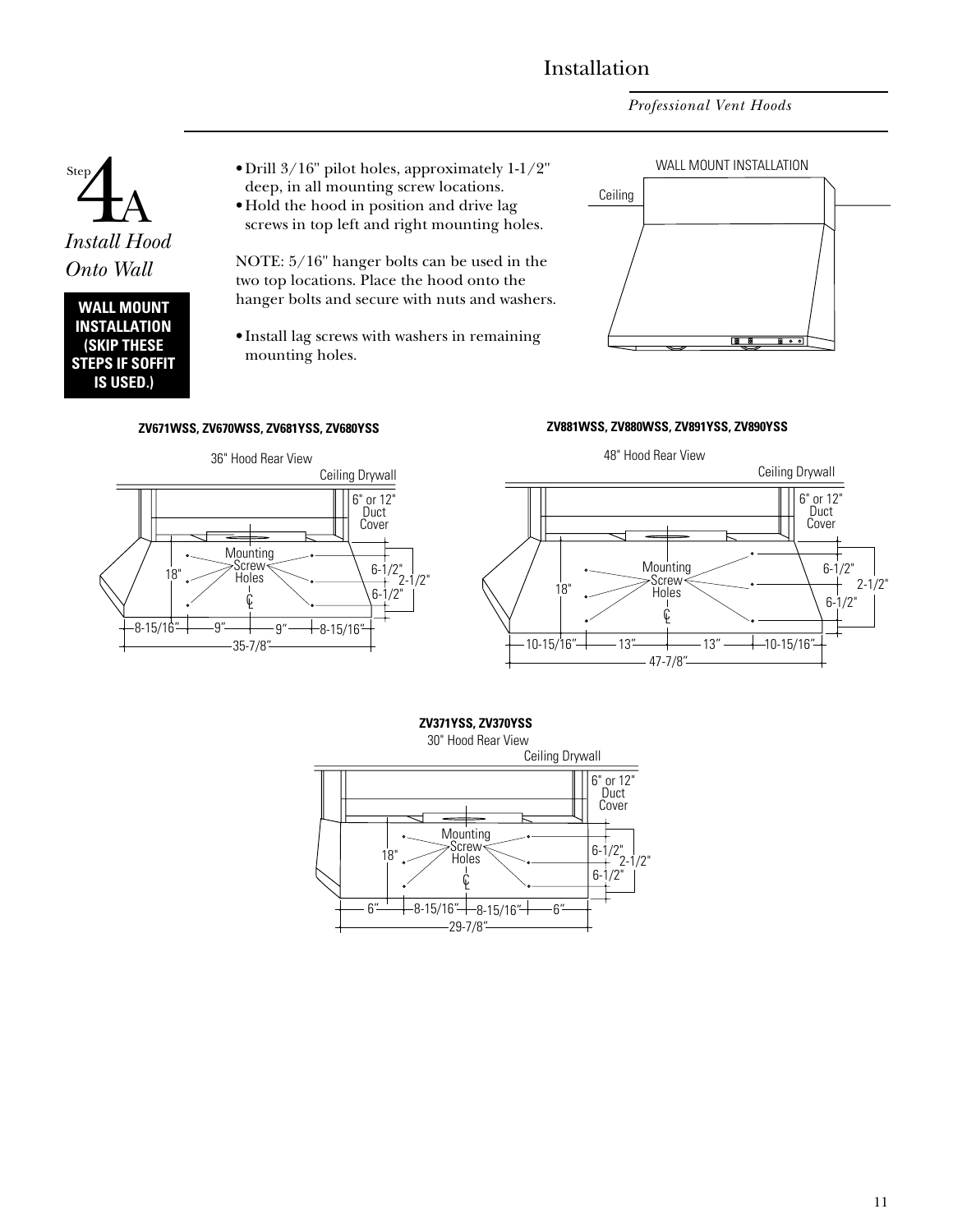*Professional Vent Hoods*

# **Connect** *Electrical*



#### **Verify that power is turned off at the source.**

If house wiring is not 2-wire with a ground wire, a ground must be provided by the installer. When house wiring is aluminum, be sure to use U.L. approved antioxidant compound and aluminum-to-copper connectors.

#### • Connect white lead to branch circuit white lead.

- Connect black lead to branch circuit black lead.
- Connect green lead to branch circuit green or bare ground lead.
- Secure all connections with wire nuts on each electrical connector.

## **Step**<br>Connect *Ductwork*

**Reassemble** 

*Hood*

Cut a length of duct to connect hood flange to the ductwork.

- Install ductwork, making connections in direction of airflow as illustrated.
- Secure joints in ductwork with sheetmetal screws.
- Wrap joints with duct tape for airtight seal.

Transition duct pieces are available for 48" wide models. ZX48AY, 4-1/2" x 18-1/2" transition to 10" round straight up exhaust.

ZX48BY, 4-1/2" x 18-1/2" transition to 10" round direct to rear exhaust. Call your GE Dealer to order.



Hold the liner below the installed hood.

- Reconnect the male/female connector plug to heat lamp and one to blower.
- Carefully, slide liner into installed hood.
- While holding in place, re-install the original screws. Make sure that all screws have been re-installed.
- Re-install light assembly with original screws.

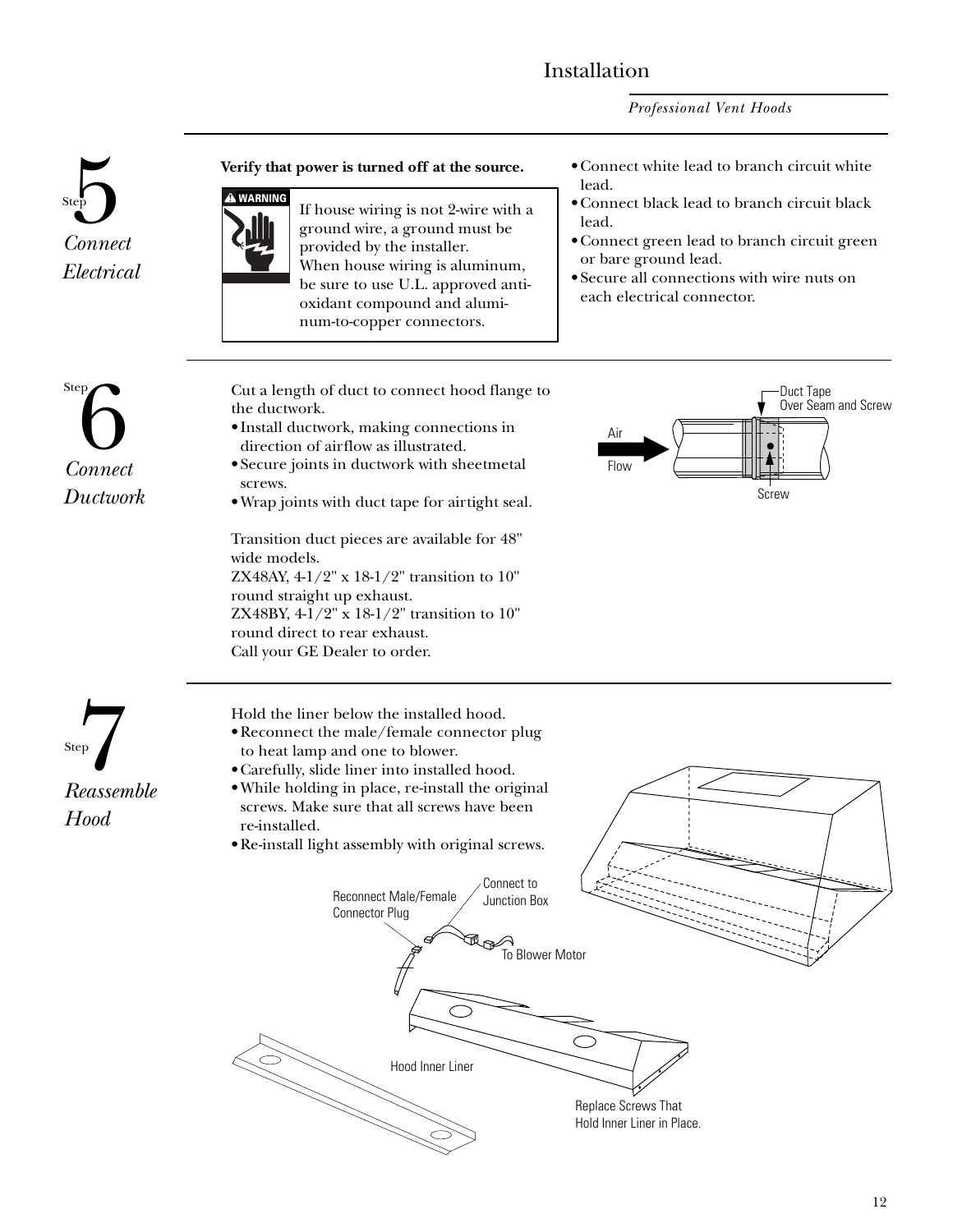*Professional Vent Hoods*



## **PD**<br> **8 • Fasten the duct covers**<br> **8 • Fasten the duct covers**<br> **8 • Fasten the duct covers**<br> **8 • Fasten the duct covers** • Fasten the duct cover to the top of the hood with 2 screws.



## **"YSS" Duct Covers**

• Install one side piece to the top of the hood with 2 screws. Install opposite side piece. • Secure front panel to the side panels with 2

torx screws on each side (provided).



• Place the filter drip trays into the bottom of the opening.



• Grasp the filter by handles, tip the top portion into the opening, move upwards and drop into drip trays.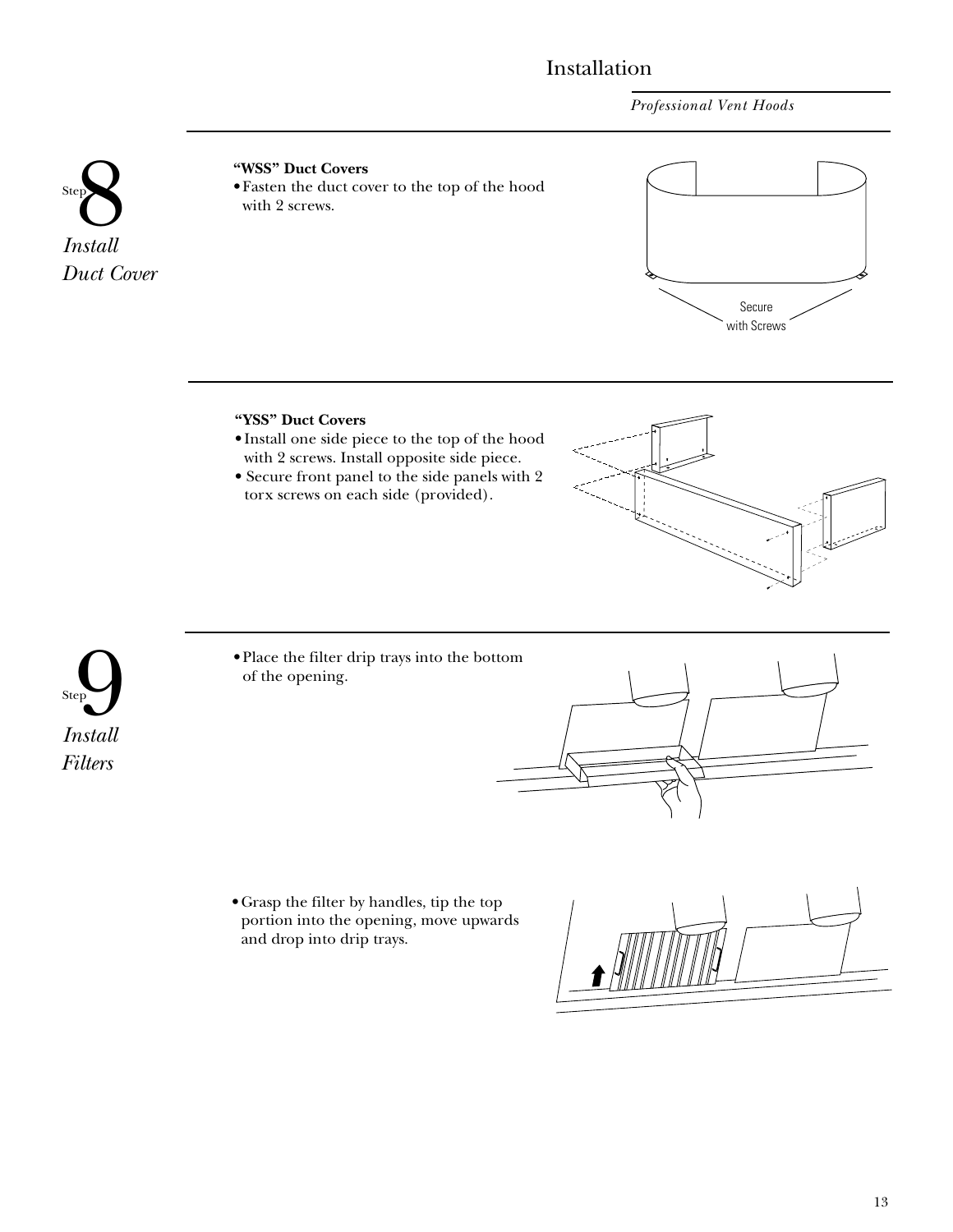## Notes

*Professional Vent Hoods*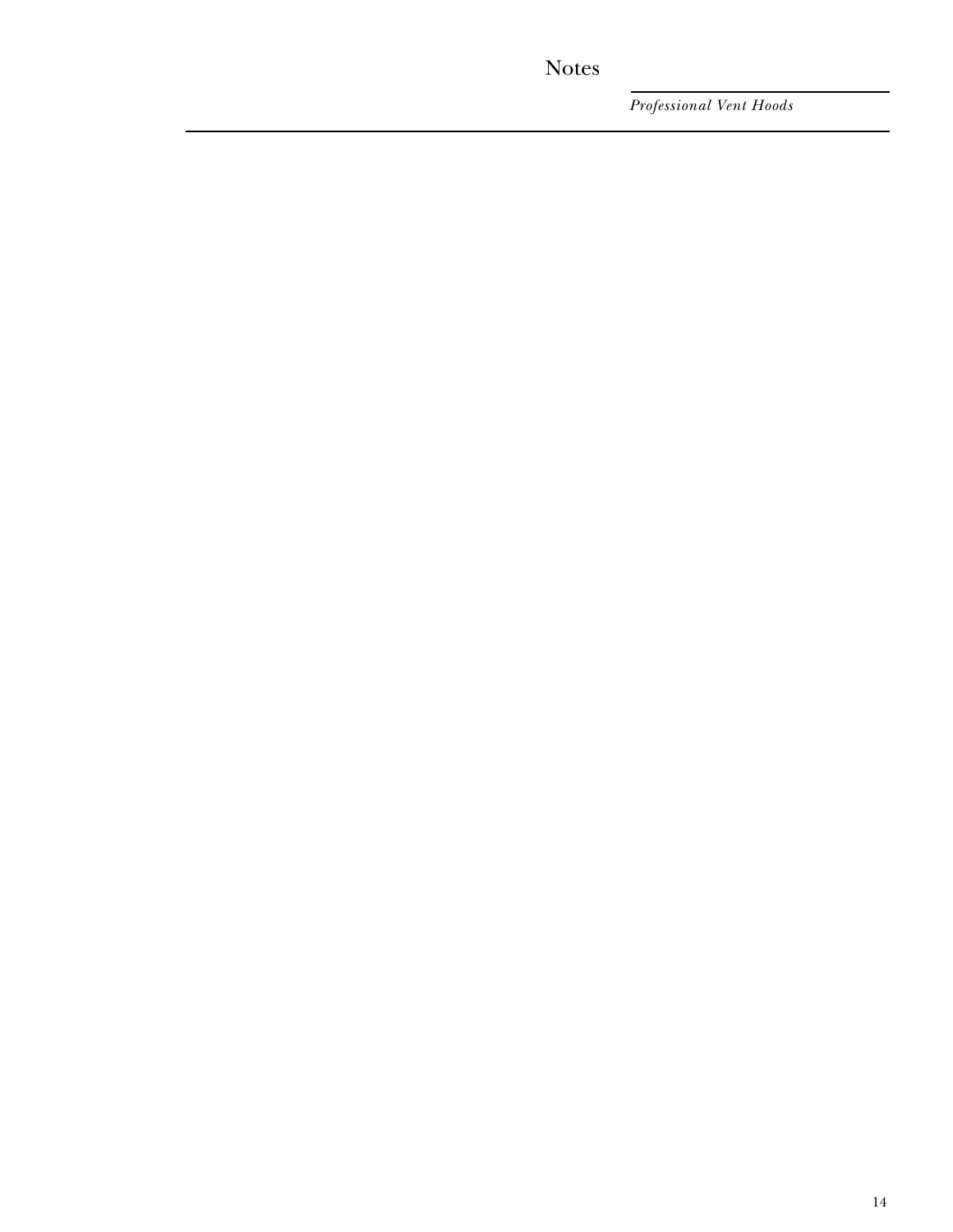## Notes

*Professional Vent Hoods*